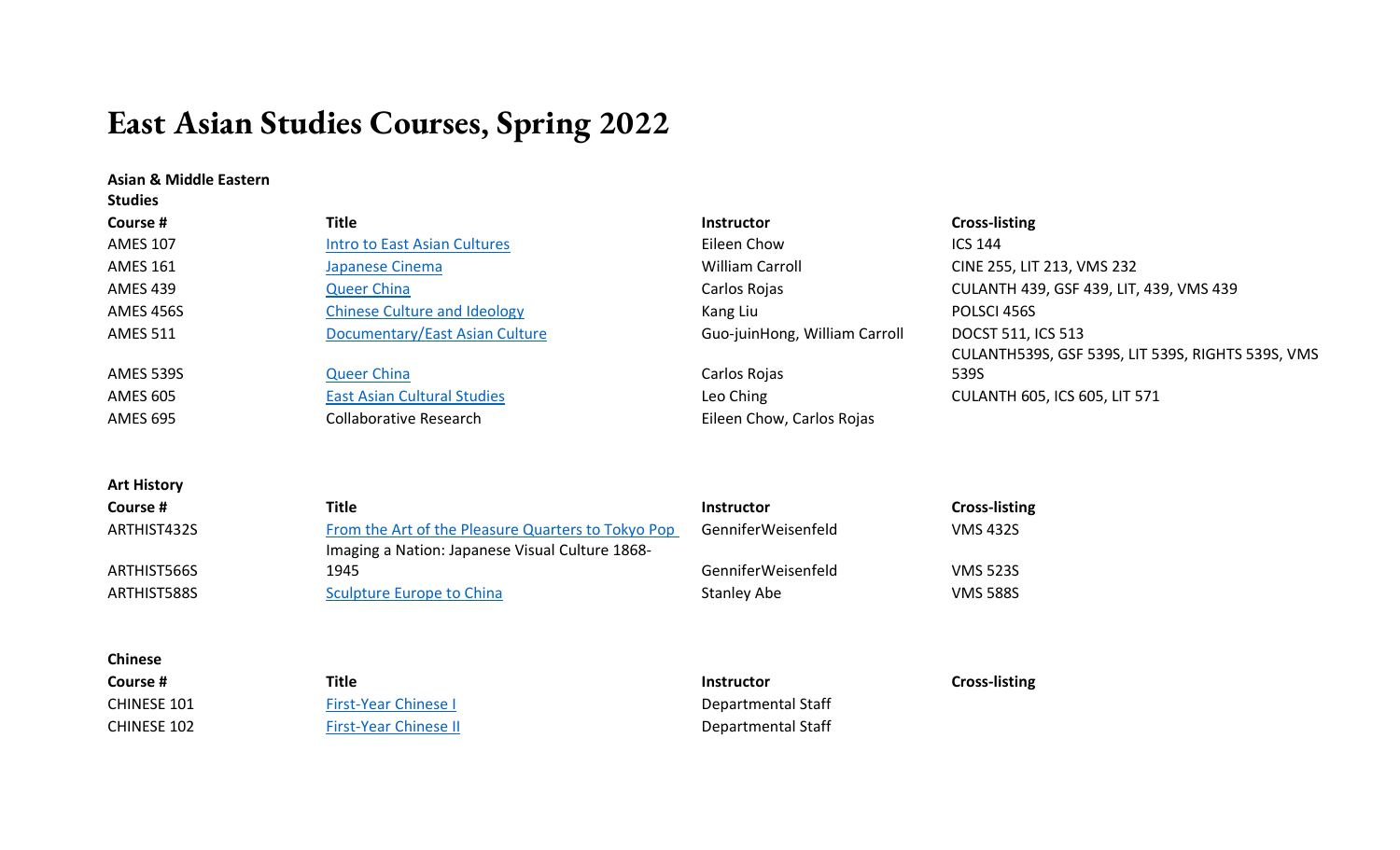| CHINESE 131         | <b>First-Year Chinese Bilingual Learners</b>       |                        |                  |
|---------------------|----------------------------------------------------|------------------------|------------------|
| <b>CHINESE 203</b>  | Intermediate Chinese I                             | Yan Liu, Ya-Chuan Chou |                  |
| CHINESE 204         | <b>Intermediate Chinese II</b>                     | Chi-Ju Hsieh, Jia Yan  |                  |
| <b>CHINESE 205</b>  | <b>Intermediate-Mid Chinese</b>                    | Chi-Ju Hsieh, Jia Yan  |                  |
| <b>CHINESE 232</b>  | <b>Intermediate Chinese for Bilingual Learners</b> | Carolyn Lee            | <b>AMES 271T</b> |
| CHINESE 306         | <b>Advanced Chinese II</b>                         | Shu Ting Hsu           |                  |
| <b>CHINESE 321S</b> | <b>Business/Interculture in China</b>              | Shu Ting Hsu           |                  |
| <b>CHINESE 333</b>  | <b>Advanced Chinese for Bilingual Learners</b>     | Tianshu He             |                  |
| CHINESE 408S        | <b>Issues in Chinese Language &amp; Society</b>    | Yan Liu                |                  |
| <b>CHINESE 791</b>  | <b>Independent Study</b>                           | Departmental Staff     |                  |
|                     |                                                    |                        |                  |

# **Cultural Anthropology**

| Course #     | Title                                          | <b>Instructor</b> | <b>Cross-listing</b>        |
|--------------|------------------------------------------------|-------------------|-----------------------------|
| **CULANTH195 | <b>Comparative Approaches to Global Issues</b> | Jessica Namakkal  | <b>HIST 103; SOCIOL 195</b> |
| **CULANTH210 | <b>Global Culture</b>                          | Engseng Ho        | AMES 210; VMS 247           |
| CULANTH 890S | <b>Precarity and Affect</b>                    | Anne Allison      |                             |

## **EAST ASIAN STUDIES**

| Course #         | <b>Title</b>                                     | Instructor        | <b>Cross-listing</b> |
|------------------|--------------------------------------------------|-------------------|----------------------|
| <b>EAS 508</b>   | Chinese Science & Technology Policy & Innovation | Denis Simon       | TBA                  |
|                  |                                                  |                   |                      |
| <b>Education</b> |                                                  |                   |                      |
| Course #         | <b>Title</b>                                     | <b>Instructor</b> | <b>Cross-listing</b> |
|                  |                                                  |                   |                      |

**Economics**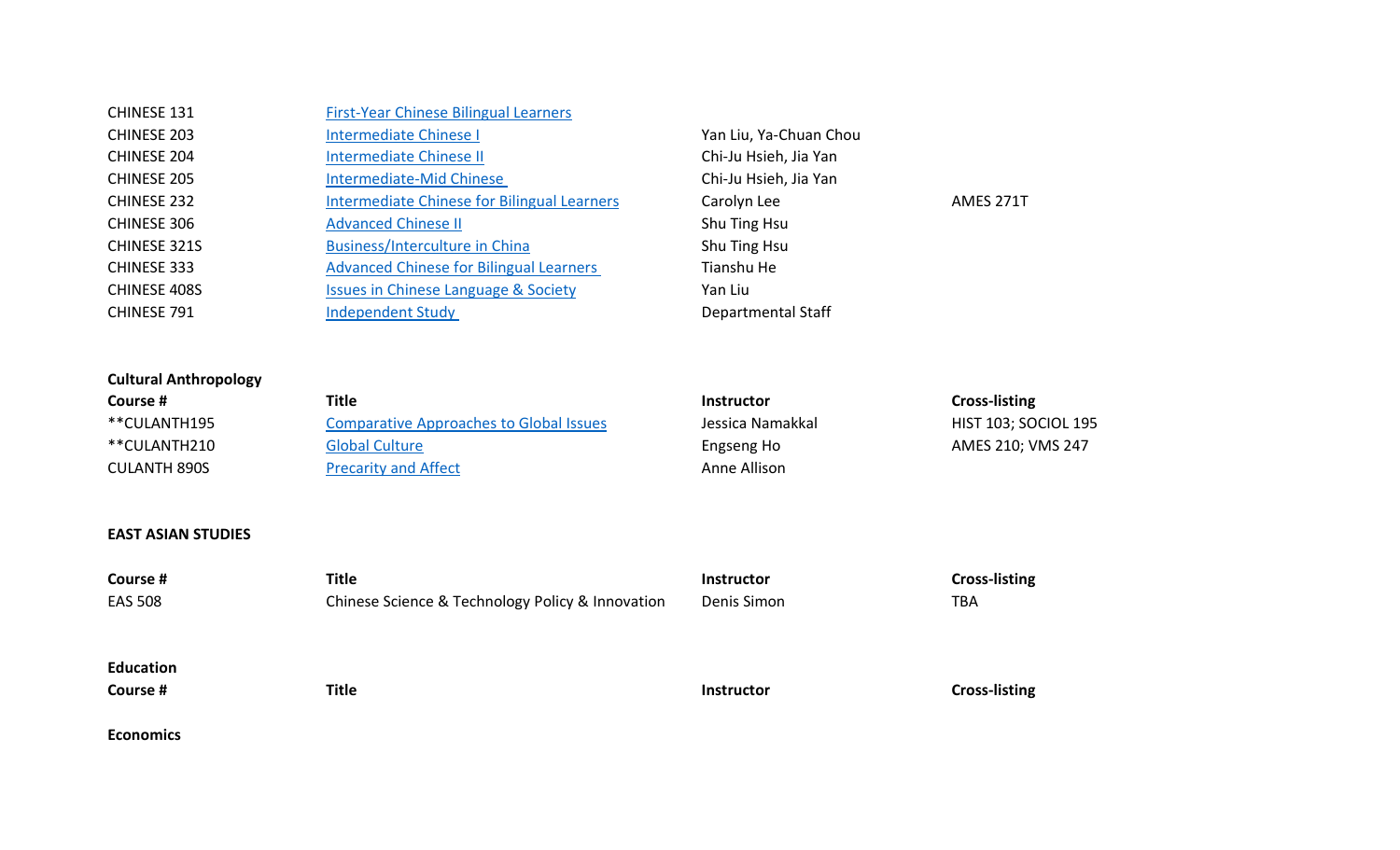| Course #           | <b>Title</b>                                                | <b>Instructor</b>  | <b>Cross-listing</b>  |
|--------------------|-------------------------------------------------------------|--------------------|-----------------------|
|                    | <b>Emerging Markets: Finance, Trade, Institutions andth</b> |                    |                       |
| <b>ECON 379</b>    | e World Economy                                             | Giovanni Zanalda   | <b>ICS 379</b>        |
|                    |                                                             |                    |                       |
| <b>History</b>     |                                                             |                    |                       |
| Course #           | <b>Title</b>                                                | <b>Instructor</b>  | <b>Cross-listing</b>  |
| HISTORY 162S       | <b>Gateway Seminar: Asia Global History</b>                 | SuchetaMazumdar    |                       |
| <b>HISTORY 198</b> | <b>Intro to Asian American History</b>                      | Calvin Cheung-Miaw | AADS 198, HISTORY 198 |
| **HISTORY 201      | <b>Globalization And History</b>                            | Giovanni Zanalda   | PUBPOL 236            |
| **HISTORY 216S     | Between Moscow, Beijing, Delhi                              | Mustafa Tuna       |                       |
| <b>HISTORY 227</b> | <b>Emergence of Modern Japan</b>                            | Linda Ehrlich      | <b>AMES 169</b>       |
| **HISTORY 548S     | <b>Global History of Medicine</b>                           | Nicole Barnes      | GSF 584; GLHLTH 548   |
| HISTORY 790        | <b>Global Connections</b>                                   | PrasenjitDuara     |                       |
|                    |                                                             |                    |                       |
| Japanese           |                                                             |                    |                       |
| Course #           | <b>Title</b>                                                | <b>Instructor</b>  | <b>Cross-listing</b>  |
| <b>JPN 102</b>     | <b>Elementary Japanese</b>                                  | NaokoKurokawa      |                       |
| <b>JPN 204</b>     | Intermediate Japanese                                       | Azusa Saito        |                       |
| <b>JPN 306</b>     | <b>Advanced Japanese</b>                                    | Azusa Saito        |                       |
| <b>JPN 407S</b>    | <b>Issues in Japanese Lang/Soc I</b>                        | YunchuanChen       | AMES 390S             |
| <b>JPN 791</b>     | <b>Independent Study</b>                                    | Departmental Staff |                       |
|                    |                                                             |                    |                       |
|                    |                                                             |                    |                       |
| Korean             |                                                             |                    |                       |

**Course # Title Instructor Cross-listing**

KOREAN 102 **[Elementary](https://asianmideast.duke.edu/courses/elementary-korean-0) Korean** Barohny Eun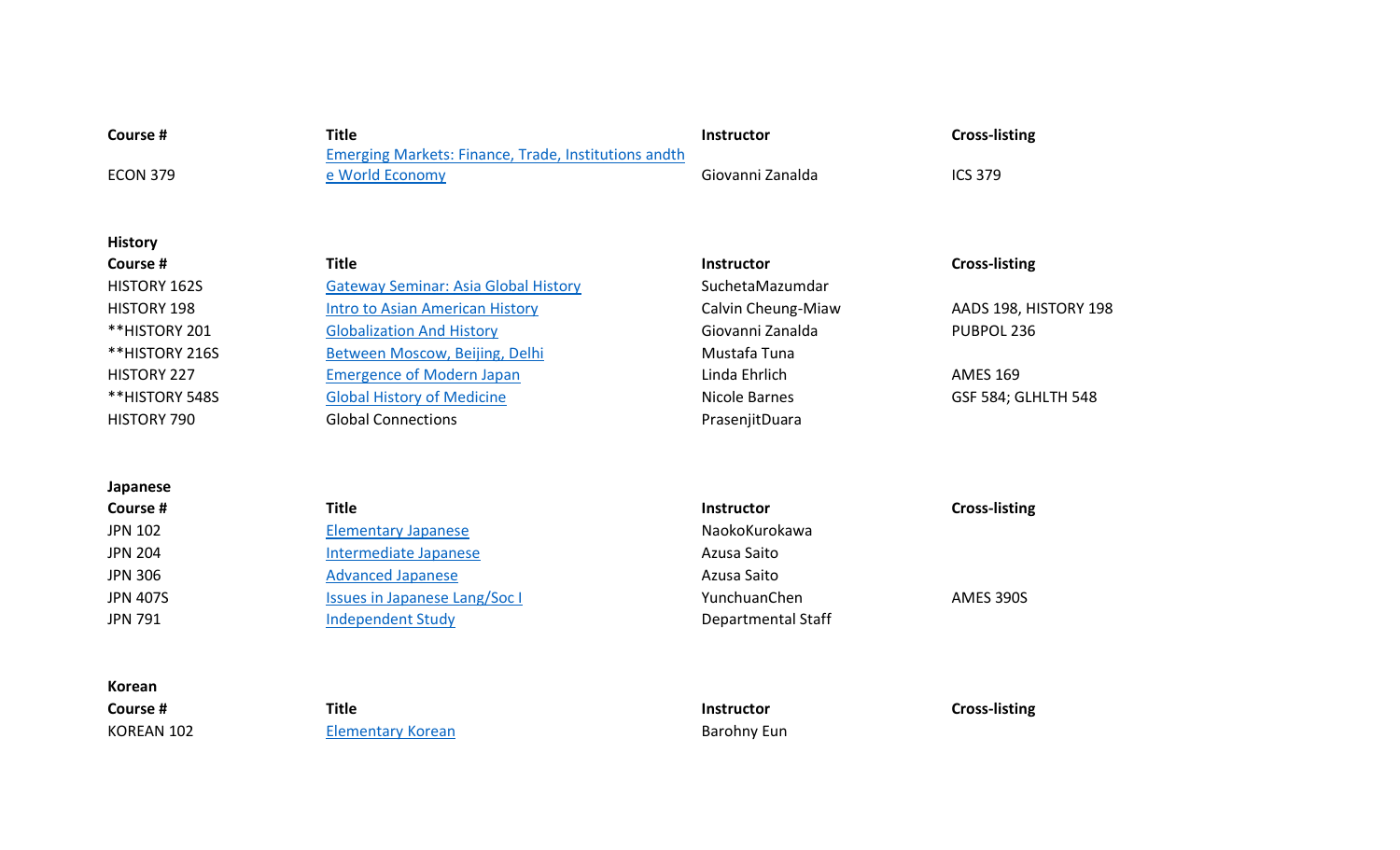**Linguistics**

**LITERATURE**

KOREAN 204 [Intermediate](https://asianmideast.duke.edu/courses/intermediate-korean-0) Korean **Intermediate Korean** EunyoungKim KOREAN 306S [Advanced](https://asianmideast.duke.edu/courses/advanced-korean-0) Korean EunyoungKim KOREAN 408S **ISSUES In Korean [Lang/Soc](https://asianmideast.duke.edu/courses/issues-korean-language-and-society-ii) II Hae-Young Kim** KOREAN 791 **[Independent Study](https://asianmideast.duke.edu/courses/independent-study-7) Independent Study Departmental Staff** 

**Course # Title Instructor Cross-listing** \*\*LINGUIST 202 [Languages](https://linguisticsprogram.duke.edu/courses/languages-world) of the World **Example 202** DominikaBaran \*\*LINGUIST 471S [Language](https://linguisticsprogram.duke.edu/courses/language-and-politics-global-perspectives) and Politics **Gareth Price** Gareth Price SOCIOL 471S; SES 484S

**Course # Title Instructor Cross-listing** \*\*LIT 302S [Hashtags,](https://literature.duke.edu/courses/hashtags-memes-digital-tribes-0) Memes, Digital Tribes 
NegarMottahedeh 
ISS 302S; GSF320S; VMS 349S; AME \*\*LIT 380 [Marxism and Society](https://literature.duke.edu/courses/marxism-and-society) Marxism and Society Michael Hardt CULANTH 203, EDUC 239, POLSCI 371, SOCIOL 339 LIT 490S/690S [Special Topics: China as World Picture](https://literature.duke.edu/courses/special-topics-literature-5) Rey Chow Reversion AMES 490S/690S, ICS 490S, VMS 490S

**Course # Title Instructor Cross-listing** \*\*MUSIC 190S [Special Topics: Sound, Music and Death](https://music.duke.edu/courses/special-topics-music) Yun Wang CULANTH 190S MUSIC 210 Chinese Music [Ensemble](https://music.duke.edu/courses/chinese-music-ensemble) Jennifer Chang, Hsiao-Mei Ku AMES 145 \*\*MUSIC 290S [Ethnomusicology: Sound, Music and Gender](https://music.duke.edu/courses/special-topics-ethnomusicology) Yun Wang GSF 290S, CULANTH 290S

**Philosophy**

**Music**

**Course # Title Instructor Cross-listing**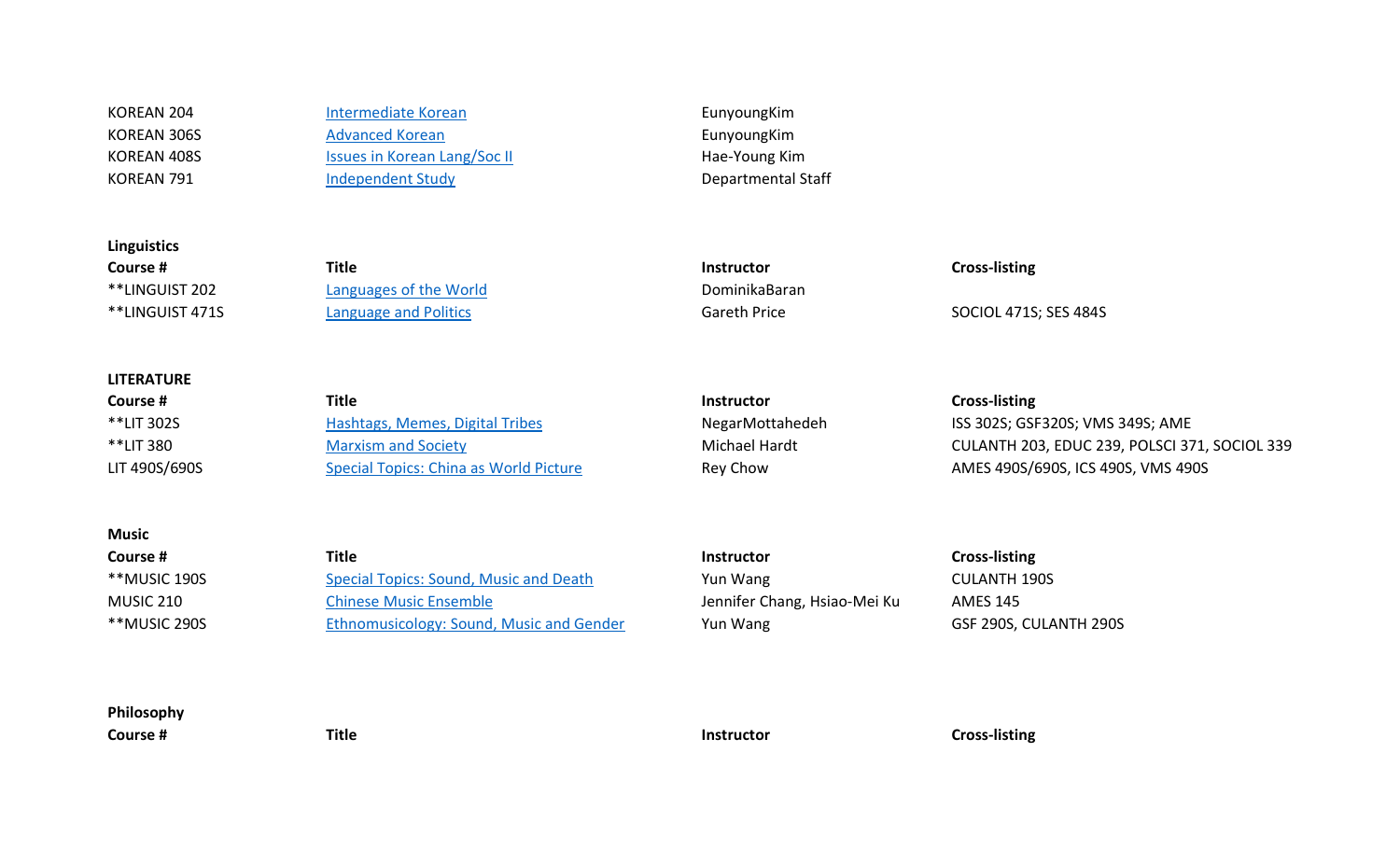| <b>Political Science</b>             |                                                                          |                          |                        |
|--------------------------------------|--------------------------------------------------------------------------|--------------------------|------------------------|
| Course #                             | <b>Title</b>                                                             | <b>Instructor</b>        | <b>Cross-listing</b>   |
| <b>POLSCI 590-2</b>                  | Intermediate Topics: The Ladder of Success in<br><b>Chinese Politics</b> | <b>Melanie Manion</b>    |                        |
|                                      |                                                                          |                          |                        |
| <b>Public Policy</b>                 |                                                                          |                          |                        |
| Course #                             | <b>Title</b>                                                             | Instructor               | <b>Cross-listing</b>   |
|                                      | Special Topics in International Development Policy:                      |                          |                        |
| **PUBPOL790-04                       | <b>Global Chains</b>                                                     | Gary Gereffi, Lukas Brun |                        |
|                                      |                                                                          |                          |                        |
| Religion                             |                                                                          |                          |                        |
| Course #                             | <b>Title</b>                                                             | <b>Instructor</b>        | <b>Cross-listing</b>   |
| ** RELIGION 120                      | <b>Buddhism</b>                                                          | YasmineSingh             | <b>AMES 114</b>        |
| <b>RELIGION 780</b>                  | <b>American Foreign Missions and Chinese Christianity</b>                | Xi Lian                  | WXTIAN 813             |
| **RELIGION 818                       | <b>Pioneers in Western Christianity</b>                                  | Xi Lian                  | WXTIAN 818             |
|                                      |                                                                          |                          |                        |
| <b>Slavic &amp; Eurasian Studies</b> |                                                                          |                          |                        |
| Course #                             | <b>Title</b>                                                             | Instructor               | <b>Cross-listing</b>   |
|                                      | Between Moscow, Beijing and Delhi: Narratives of                         |                          |                        |
| **SES 373S                           | <b>Europe and Asia</b>                                                   | Mustafa O Tuna           | ICS 373S; HISTORY 216S |
|                                      |                                                                          |                          |                        |
| <b>SOCIOLOGY</b>                     |                                                                          |                          |                        |
| Course #                             | <b>Title</b>                                                             | Instructor               | <b>Cross-listing</b>   |
|                                      |                                                                          |                          |                        |